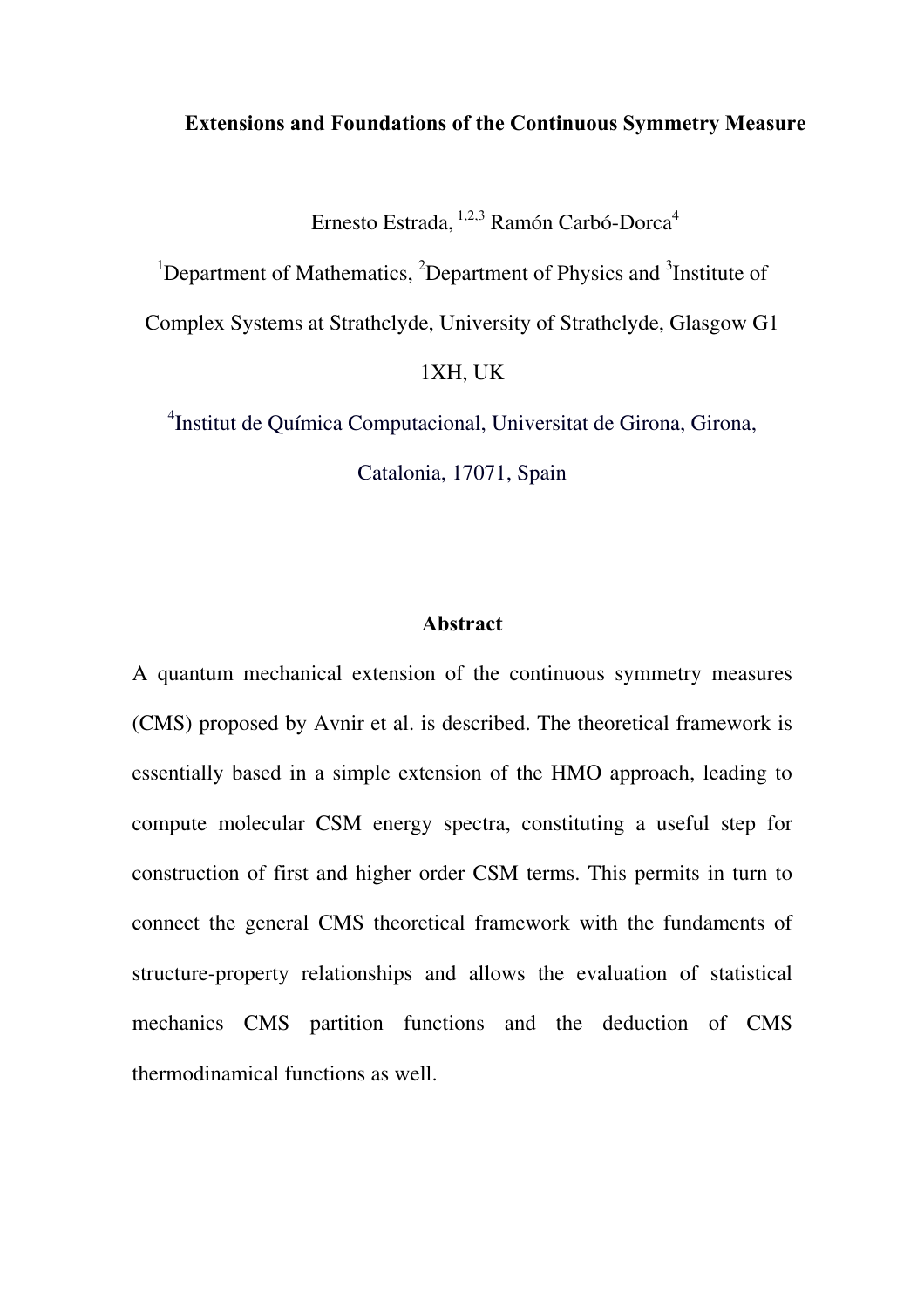### **Introduction**

The symmetry of an object is usually described as a binary measure, i. e., an object is either symmetric or not. However, it is very intuitive to think that the symmetry can be treated as a continuous scale where some objects are more symmetric than others. This idea has been under development by Avnir et al. [1, 2] (for reviews see [3, 4]) since the beginning of the 90 of the XX century. They have proposed that given a molecule and a asymmetry *G* group it is possible to evaluate quantitatively the "amount" of *G* -symmetry contained by such molecule. The situation is also found in different contexts where yes-or-not concepts are better expressed in the form of quantitative scales. One of such examples is the bipartivity of a set of relations usually determined to be either bipartite or notbipartite. However, the practical necessity has obligated to define scales in which the "amount" of bipartivity of the relationships can be quantified [5-7].

The continuous symmetry measure put forward by Avnir et al. have found numerous applications across several fields of chemistry [8-16]. This approach can be resumed in the following. Let  $\Omega$  be the space of all molecular shapes of a given dimension, where each shape *P* is represented by a sequence of *n* points  $\{P_i\}_{i=1}^n$ . Let *d* be a metric on this space defined as follows:

 $d : \Omega \times \Omega \rightarrow R$ 

$$
d(P,Q) = d({P_i}, {Q_i}) = \frac{1}{n} \sum_{i=1}^{n} ||P_i - Q_i||^2
$$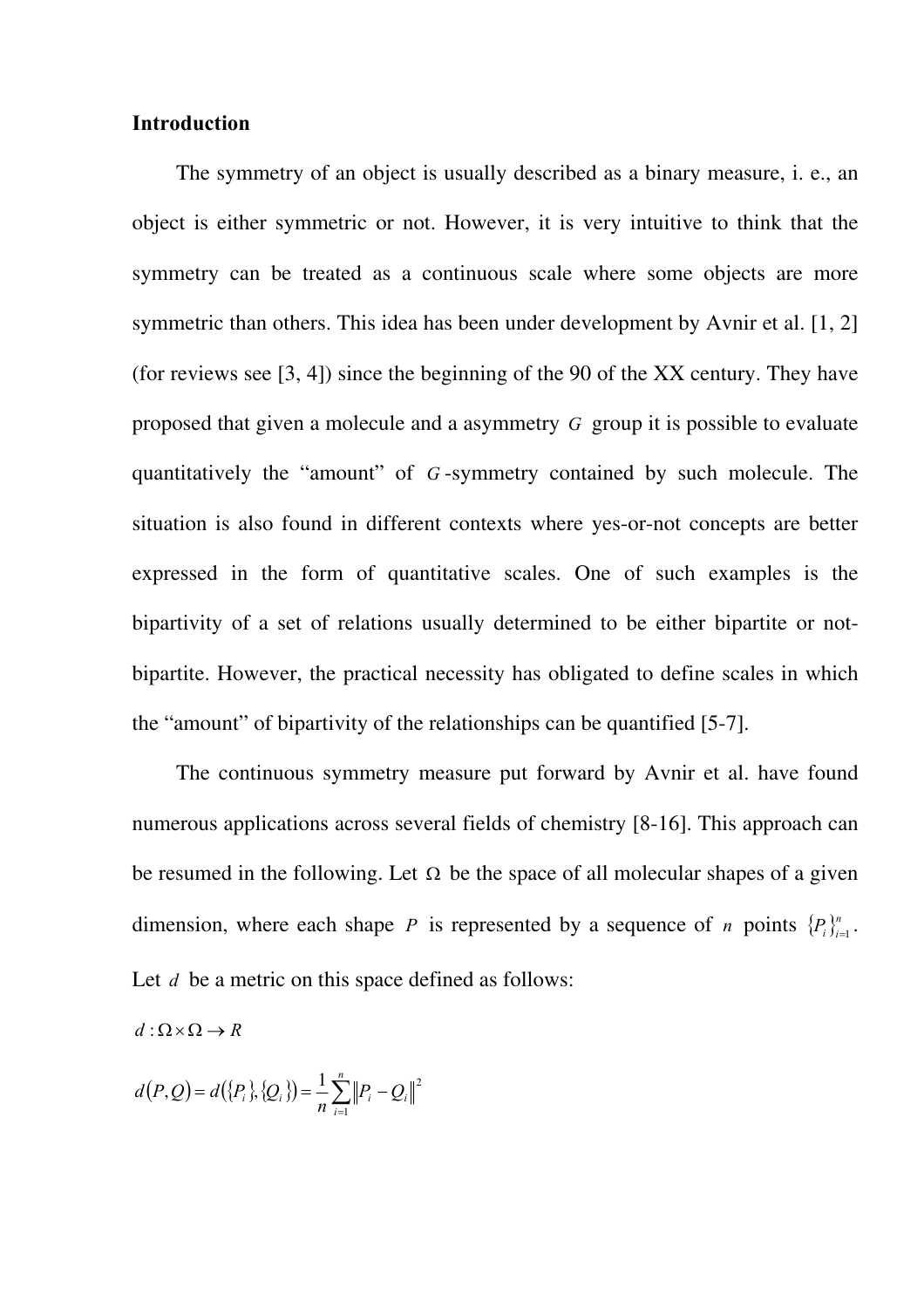Then, this metric defines a distance function between every two molecular shapes in Ω **.** Now, let a symmetry transform (*ST* ) represent the symmetric shape closest to *P* in terms of the metric *d* . Then, the symmetry distance of a shape *P* has been defined as the distance between *P* and its corresponding *ST* :

$$
S(sym) = d(P, ST(P))
$$

which can be evaluated by finding the  $ST \hat{P}$  of  $P$  and computing

$$
S(sym) = \frac{1}{n} \sum_{i=1}^{n} \left\| P_i - \hat{P}_i \right\|^2
$$
 (1)

The measure given in (1) is known as the *continuous symmetry measure*  (CSM),  $S(sym)$  and represents the square deviation of the shape P from a perfect symmetry  $(sym)$ . The continuous symmetry measure can be considered as a *first order measure* of the deviation from perfect symmetry of a given object. The definition of the symmetry distance implies invariance to rotation and translation and a normalization of the original shape allows for invariance of scale.

Here it is proposed to interpret this approach in a wider of quantum chemical context, as well as to extend this approach to a series of measures, which in some way quantify the "distribution" of continuous symmetry across a molecule.

## **CSM Graphs**

It is evident that in order to represent the CSM process there are needed two graphs for every studied object. For every "real" object *P* for which the deviation from perfect symmetry is to be studied, one can employ the object  $P$  and a "virtual" object  $\hat{P}$ , which represents the perfect symmetry for which the CSM will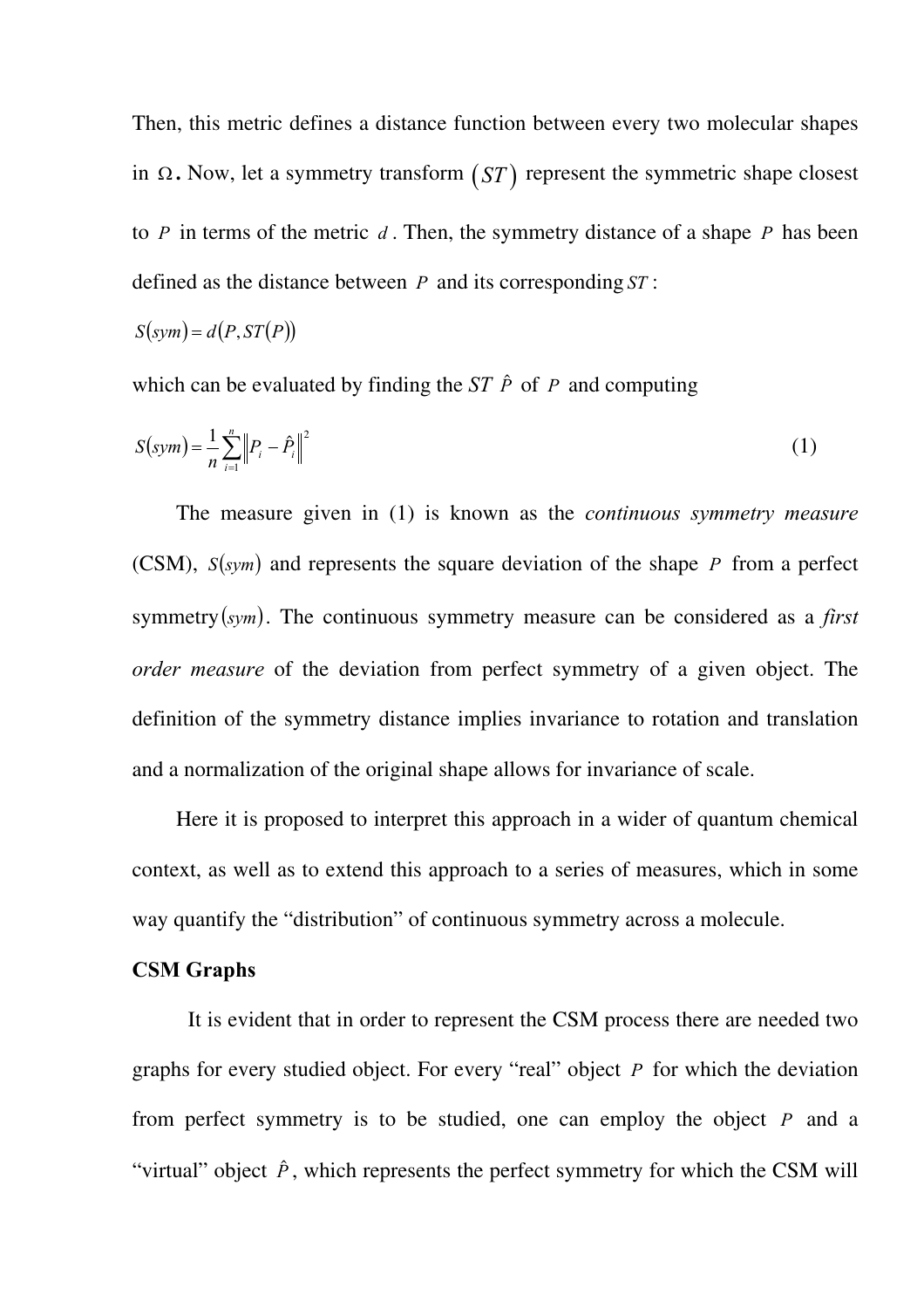be computed. For instance, in the CSM process shown in Fig. 1A there are present two objects: a "real" one represented by solid lines and a "virtual" one with perfect  $C_6$ -symmetry represented by dotted lines. An abbreviated representation of the CSM process can be carried out by means of the CSM graph. The CSM graph of a CSM process is formed by joining the nodes of the "real" and "virtual" nodes into pseudo-nodes, in such a way that two pseudo-nodes are adjacent in the CSM graph if, and only if, the corresponding nodes are adjacent in the real and virtual object. Fig. 1B represents the CSM graph for the previously mentioned CSM process.



Fig. 1. A) Illustration of the symmetry transform of  $\{P_1, P_2, \dots, P_6\}$  to  $\{\hat{P}_1, \hat{P}_2, \dots, \hat{P}_6\}$ with perfect  $C_6$ -symmetry. B) The CSM graph representing the symmetry transform given in Fig. 1A.

The necessity for this kind of representation will be evident in the following section. An object *P* can be represented by means of a weighted graph  $G = (V, E, W, \phi)$ . Here the sets *V* and *E* are the set of nodes (vertices) and links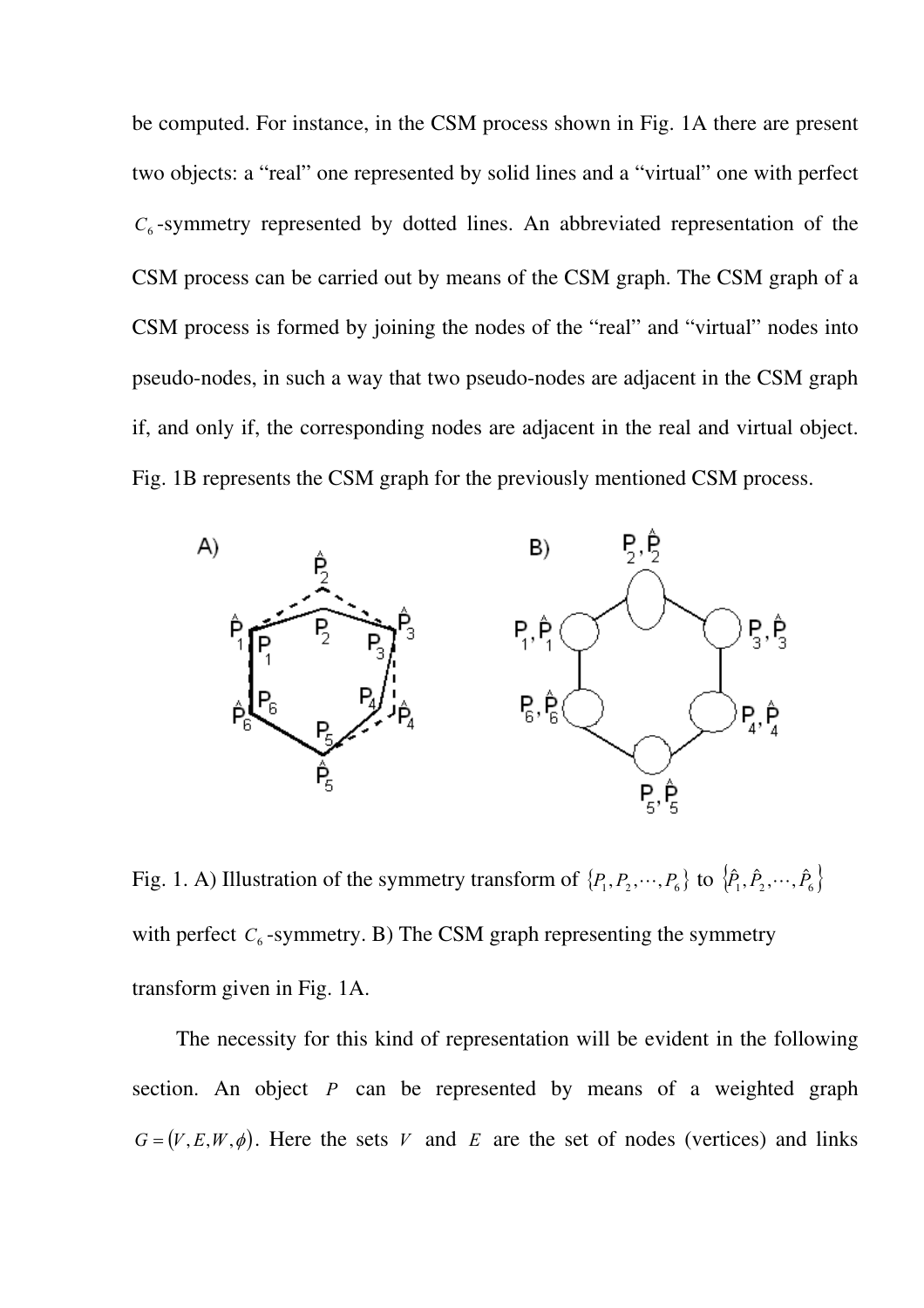(edges) of the object  $P$ , which characterize its connectivity or discrete topology. The cardinality of these sets are  $\#|V| = n$  and  $\#|E| = m$ , respectively. The set  $W = (\gamma_1, \gamma_2, \dots, \gamma_n)$ , where  $\gamma_i = ||P_i - \hat{P}_i||^2$ , accounts for the deviations from perfect symmetry for every node of the object *P* . Such deviations are quantified by means of the CSM approach. The surjective mapping  $\phi: V \to W$  assigns a value of  $\gamma_i$  to each node.

The graph  $G = (V, E, W, \phi)$  can be represented through the use of the matrix:  $\Gamma(G) = A + W$ , where A is the adjacency matrix of the simple graph, whose elements  $A_{ij} = 1$  if the nodes *i* and *j* are adjacent, or zero otherwise, and **W** is a diagonal matrix whose diagonal entries are the values of the deviation from perfect symmetry for the corresponding node  $\mathbf{W} = diag(\gamma_1, \gamma_2, \dots, \gamma_n)$ .

### **Quantum-mechanical formulation**

From now on one can consider that *P* represents a quantum object. In the particular case of a molecule one can consider an AO basis set associated to each atom, which only depend on the deviation of a given atom from the perfect symmetry as accounted by the CSM approach. However, in the CSM graph each pseudo-node is formed by two orbitals, one representing the atom deviated from the perfect symmetry and the other the atom in the perfect symmetry. Then, the CSM orbitals, which are the orbitals in the CSM graph, can be supposed as a set of localized orbitals  $\{\varphi_i^{\text{CSM}}\},\$  $\varphi_i^{\text{CSM}}\}$ , which can be constructed as the bond orbitals introduced by Hall and Lennard-Jones and used in a linear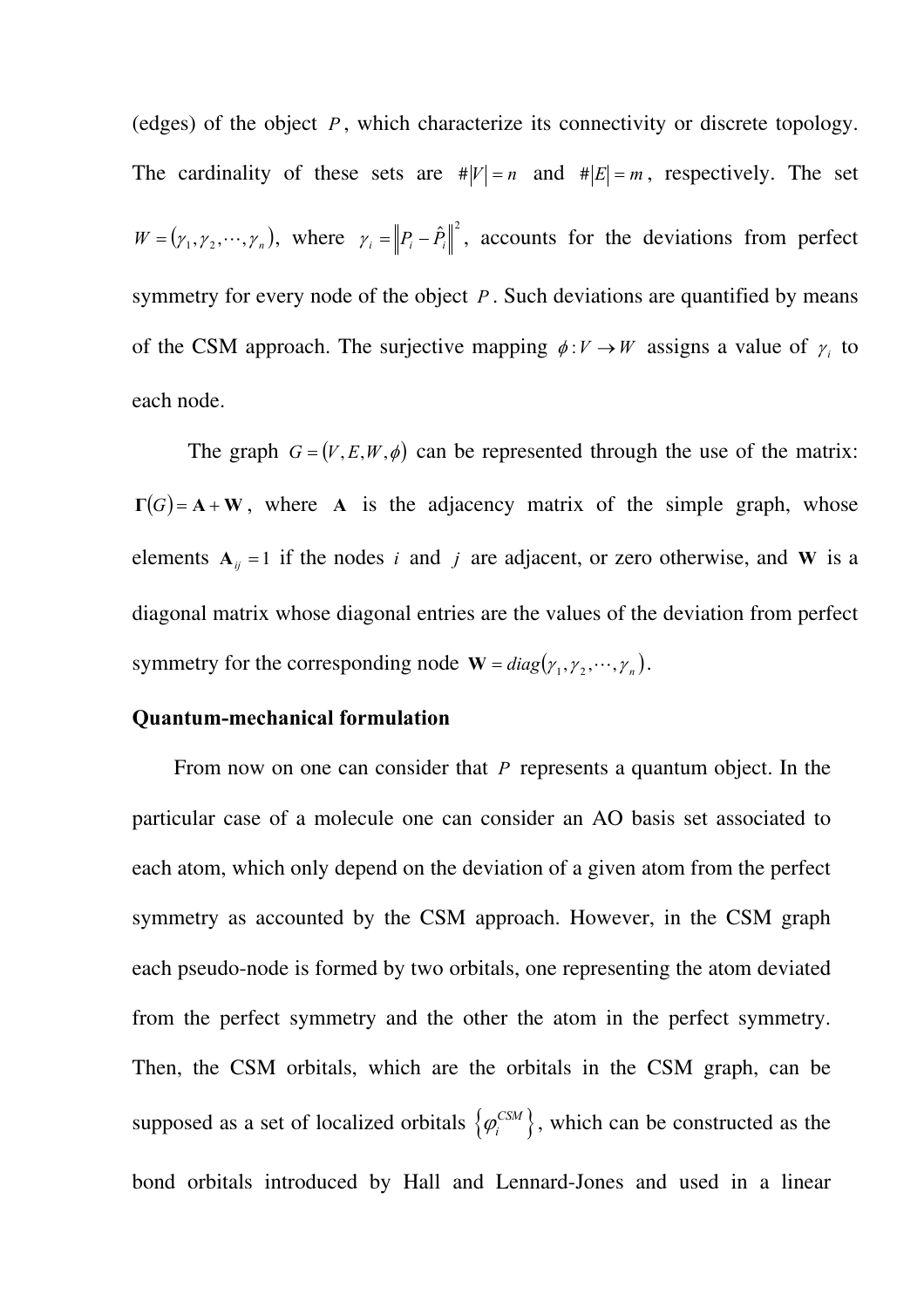combination of bond orbitals (LCBO) approach. A similar approach to the present although in a different context was proposed many years ago by Paoloni et al. [17], they proposed for the first time the p-type AO's in aromatic molecules like benzene to be substituted by spherical s-type functions. A more elaborated approach has been also employed in describing approximate promolecular first order density functions [\[18-](#page-12-0)[22\]](#page-12-1) . A parent approach has been successful in order to compute topological indices, which explicitly include molecular structure [\[23](#page-12-2)[, 24\]](#page-13-0). More recently, the idea has been also successfully employed to compute multicenter aromaticity indices [\[25\].](#page-13-1) In fact the present approach amounts the same as to use both spherical and elliptically distorted stype functions. Such distortion in GTO's has been early described and even employed to compute AO integrals [\[26-](#page-13-2)[28\]](#page-13-3).

Here a tight-binding approach similar to the one used in the Hückel molecular orbital (HMO) approach is employed. First, the MO's are built as linear combinations of the pseudo-atomic orbitals by considering that the CSM orbitals are orthonormalized. The Coulomb integral  $H_{ii}$  of a CSM orbital  $\phi_i$  is assumed to depend only on the deviation from perfect symmetry of the atom  $i$ . As it is customary in HMO procedures, such an integral is set equal to  $H_{ii} = a + \gamma_i b$ , while the resonance integral  $H_{ij}$  between CSM orbitals  $\phi_i$  and  $\phi_j$  is assumed to be zero, unless *i* and *j* are adjacent atoms in the molecule, in which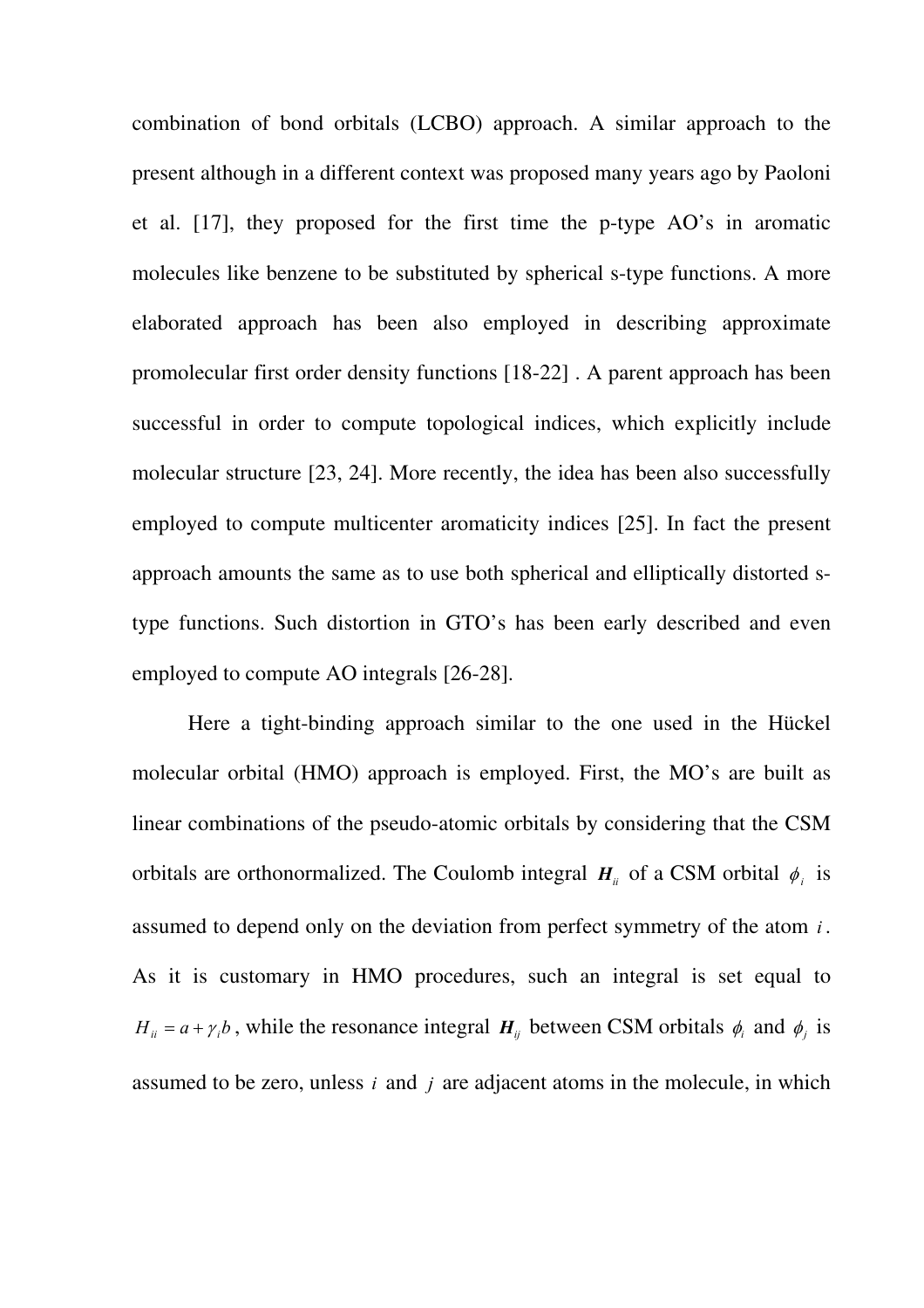case we set  $H_{ij} = b$ . After normalizing each element of the CSM Hamiltonian by *b* the main diagonal the entries are given by  $x + \gamma$ , where

$$
x = \frac{a - \varepsilon}{b} \tag{3}
$$

 The non-diagonal entries of this matrix are the unity if, and only if, the corresponding atoms are adjacent. Thus, the orbital energy is determined by the eigenvalues of *H*, which are the eigenvalues of the weighted matrix  $\Gamma(G)$ representing the CSM graph,

$$
\varepsilon_j = a - bx_j \tag{4}
$$

where  $x_j$  is an eigenvalue of the matrix  $\Gamma(G)$ . The total electronic "CSM" energy is given by

$$
E_{CSM} = 2\sum_{j=1}^{n} \varepsilon_j = na - 2b \sum_{j=1}^{n} x_j , \qquad (5)
$$

where  $b < 0$ .

From now on the value  $p = na \equiv 0$  is used without loss of generality, since *p* simply sets the origin of the energy scale. This makes the CSM energy

$$
E_{CSM} = 2|b| \sum_{j=1}^{n} x_j , \qquad (6)
$$

It is well known that the sum of the eigenvalues of any Hermitian matrix is equal to its trace. Then, it is straightforward to realize that the CSM is the total energy of the symmetry deviation for a molecule under the previous tight-binding assumptions,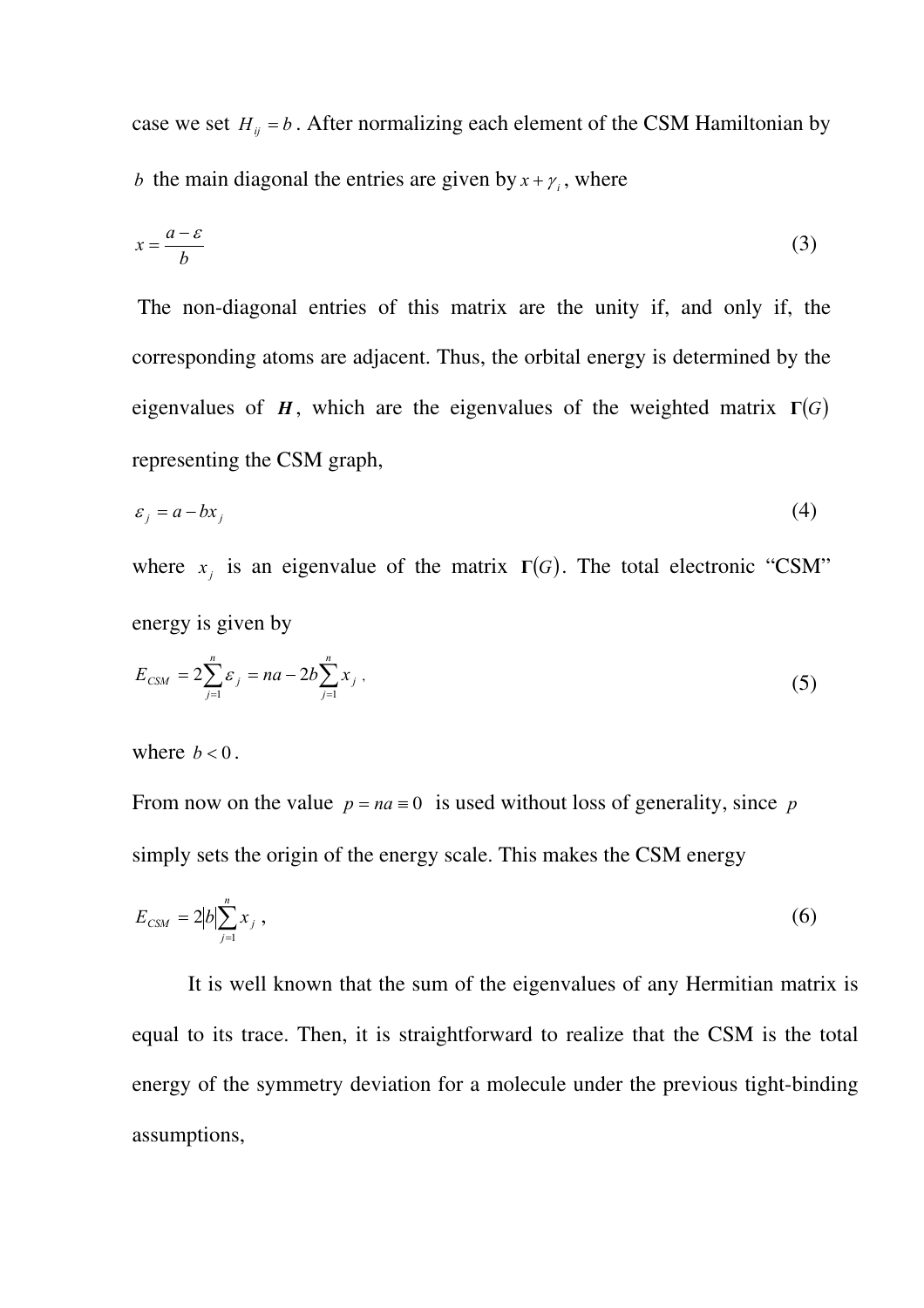$$
E_{CSM} = 2|b| \sum_{j=1}^{n} \gamma_i = S(sym) = \frac{1}{n} \sum_{j=1}^{n} \gamma_i,
$$
\n(7)

for *n*  $2|b| = \frac{1}{a}$ .

# **Higher order CSM**

 The CSM, corresponding in the present scheme to the total energy of the symmetry deviation for a given molecule, does not account for the differences in symmetry between pairs of structures having the same sum of the  $\gamma_i$  values. In other words, the CSM total energy appears to be a first order measure for the CS deviation of a molecule. However, in the previous section it has been discussed that the CS total energy is given by the trace, the sum of diagonal elements, of the matrix  $\Gamma(G)$ :

$$
E_{\text{CSM}} = tr\mathbf{H} = tr\mathbf{\Gamma}(G) \tag{8}
$$

This expression can be generalized in order to account for higher-order contributions of the deviations from perfect symmetry. Let  $\mu_k$  be the *k*-th spectral moment of the Hamiltonian matrix, which represents a weighted closed walk of length  $k$  between the pseudo-nodes of the CSM graph, where the weight associated with the walk is the product of the  $H_{1a, ib}$  interaction elements,

$$
\mu_{k} = tr \mathbf{H}^{k} = \sum_{i1, i2...i k} \mathbf{H}_{i1, i2} \mathbf{H}_{i2, i3} \cdots \mathbf{H}_{i k, i1}.
$$
\n(9)

It is evident that the energy is just the first moment of the Hamiltonian. Then, the consideration of the higher-order moments differentiate the structures not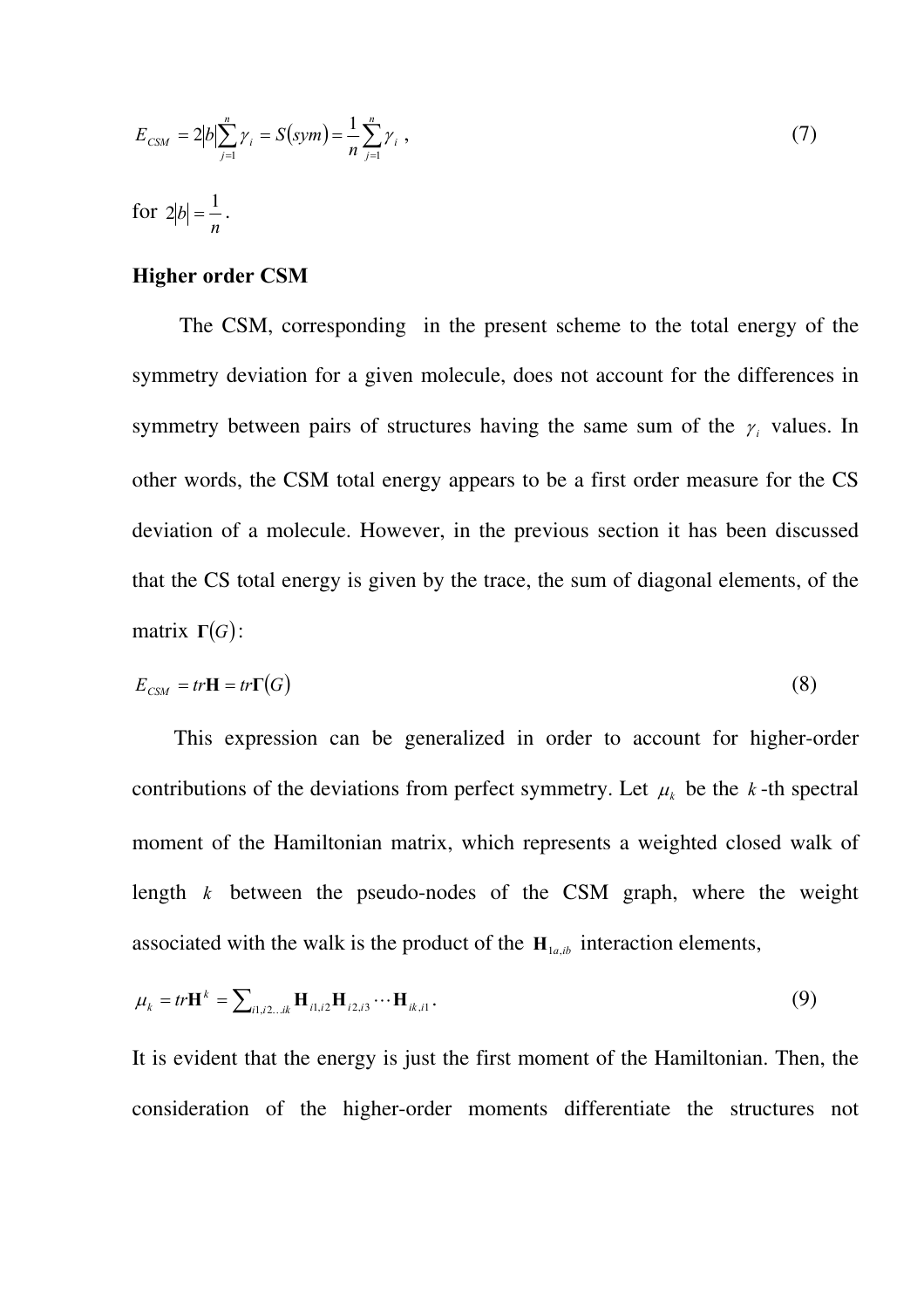distinguished by the first order measure. The higher-order terms can be accounted for in a more efficient way in a further section.

## **Higher-order CSM in structure-property relationships**

One of the principal objectives of developing the CSM has been its use in describing quantitatively many different properties. Let *P* be an experimental property which can be expressed as a linear combination of the higher-order CS measures,

$$
P = \sum_{k} b_k \mu_k + \alpha \,, \tag{10}
$$

where  $b_k$  are the coefficients of the correlation model and  $\alpha$  is the error. Then, the following result can be easily set:

**Theorem:** Any property *P* expressed quantitatively by means of the higherorder CSM can be expressed as an atomic additivity function.

*Proof.* The spectral moments of the CSM Hamiltonian can be expressed in terms of local moments for the atoms of the molecule  $\mu_k[a]$ 

$$
\mu_k = \sum_{a=1}^n \mu_k[a], \tag{11}
$$

where the atomic moments are expressed in terms of the molecular orbitals coefficients and energies as follows,

$$
\mu_k[a] = \sum_{j=1}^m [c_j(a)]^2 \varepsilon_j^k . \tag{12}
$$

Then, substituting (11) in (10) the property under study can be expressed in terms of the atomic moments,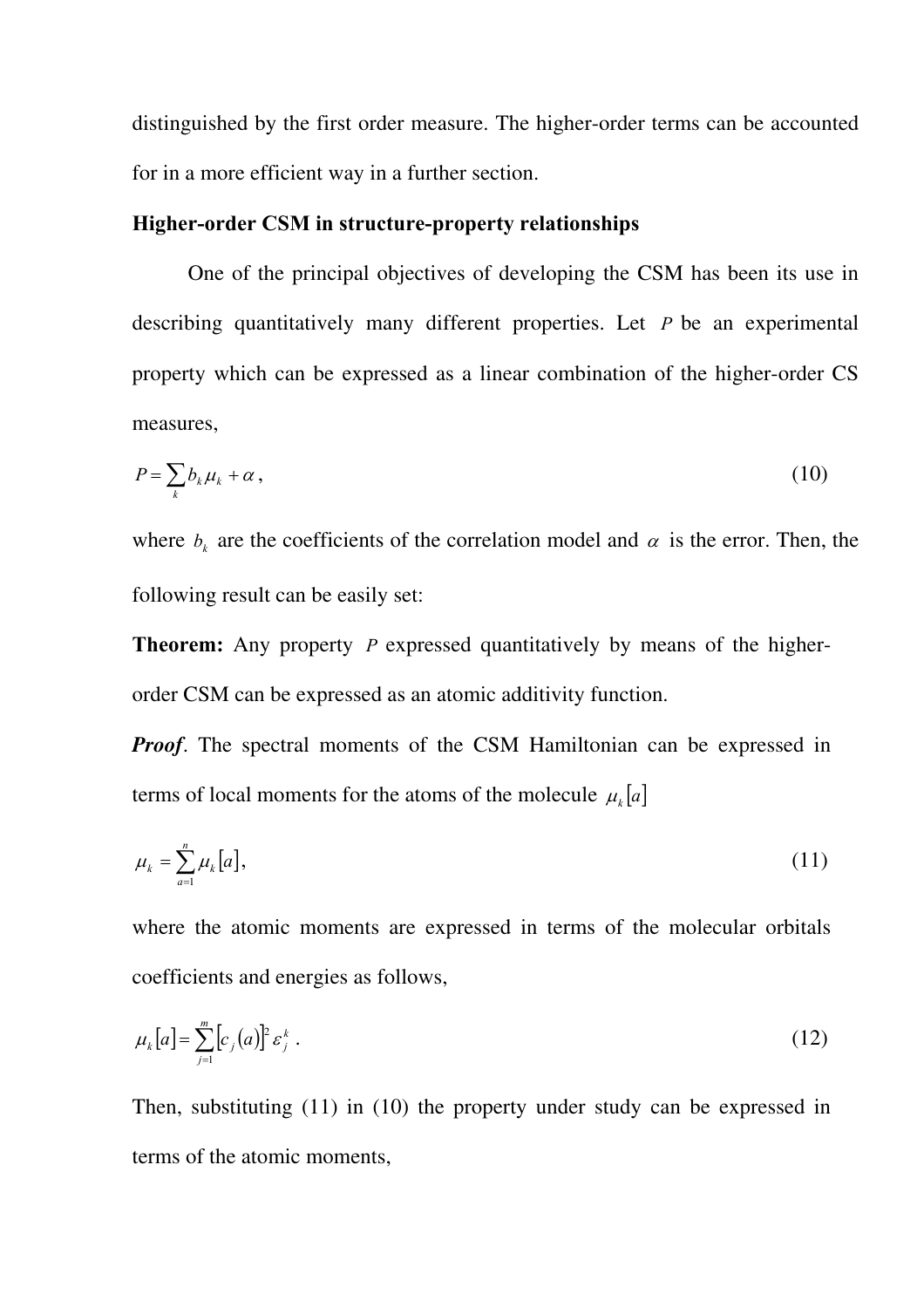$$
P = \sum_{k} \sum_{a=1}^{n} b_k \mu_k [a] + \alpha \,. \tag{13}
$$

Summing up all the local moments corresponding to a given atom  $a$  multiplied by their respective coefficients, calling *P*(*a*) the CSM contribution of the atom *a* to the property *P* , then the following expression is deduced:

$$
P(a) = \sum_{k} b_k \mu_k [a]. \tag{14}
$$

 Consequently, one can express the global property as a sum of atomic contributions,

$$
P = \sum_{a=1}^{n} P(a) + \alpha \tag{15}
$$

which proves the theorem,

# **Statistical mechanics approach to higher-order CSM**

First, it can be defined a CSM partition function, associated to the previously defined CSM energies,

$$
Z(CSM) = \sum_{j=1}^{n} e^{-\beta \varepsilon_j} \,, \tag{16}
$$

where  $\beta = 1/kT$  is the inverse temperature (*T*) and k is the Boltzmann constant. Using this partition function one can define the entropy of the CSM electronic distribution as

$$
S(CSM) = -k \sum_{j=1}^{n} p_j \ln p_j = k \sum_{j=1}^{n} p_j [\beta \varepsilon_j + \ln Z],
$$
 (16)

where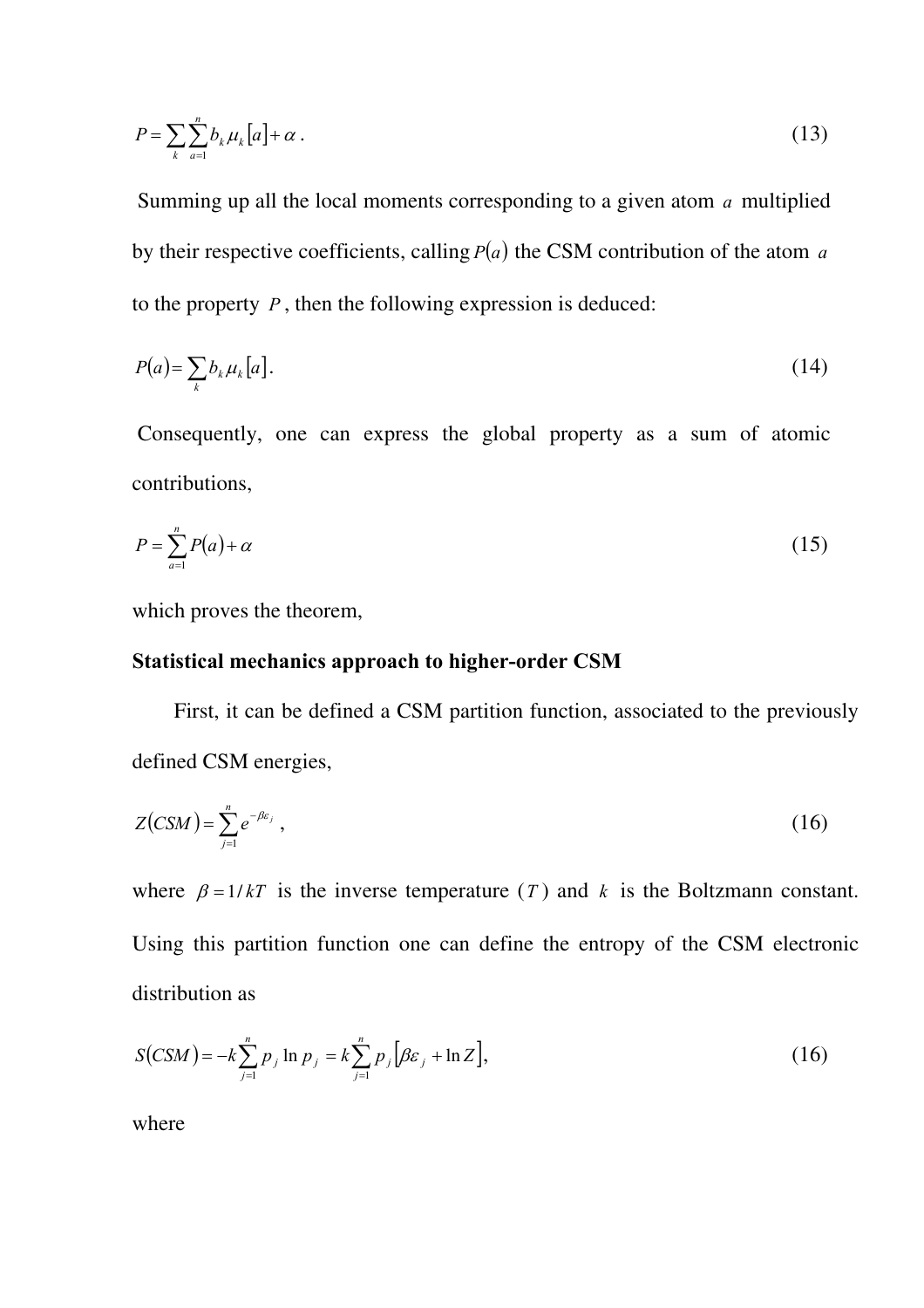$$
p_j = \frac{e^{-\beta \varepsilon_j}}{Z},\tag{17}
$$

is the probability of finding the system in the state having energy  $\varepsilon_j$  and  $Z = Z(CSM)$ . Eq. (16) can be rewritten in the following way

$$
S = k\beta \sum_{j=1}^{n} \varepsilon_j p_j(t) + k \ln Z \sum_{j=1}^{n} p_j.
$$
 (18)

Then, by multiplying by *T* and reordering the terms it is obtained

$$
-\frac{1}{\beta}\ln Z = \sum_{j=1}^{n} \varepsilon_j p_j - TS \,,\tag{19}
$$

which by using the known expression  $F = H - TS$ , permits to identify the CSM enthalpy *H* and the CSM free energy *F* ,

$$
H(CSM) = \sum_{j=1}^{n} \varepsilon_j p_j \tag{20}
$$

$$
F(CSM) = -\frac{1}{\beta} \ln Z \tag{21}
$$

In order to establish a connection between the statistical-mechanical parameters and the higher-order CSM parameters previously defined, the spectral moments of the Hamiltonian matrices can be easily used. First, the partition function (16) can be rewritten as the trace of the exponential of the Hamiltonian matrix, which can be immediately interpreted in terms of the spectral moments of the corresponding Hamiltonian,

$$
Z = tr \left[ e^{-\beta H} \right] = \sum_{k=0}^{\infty} (-\beta)^k \frac{tr \mathbf{H}^k}{k!} = \sum_{k=0}^{\infty} (-\beta)^k \frac{\mu_k}{k!}.
$$
 (22)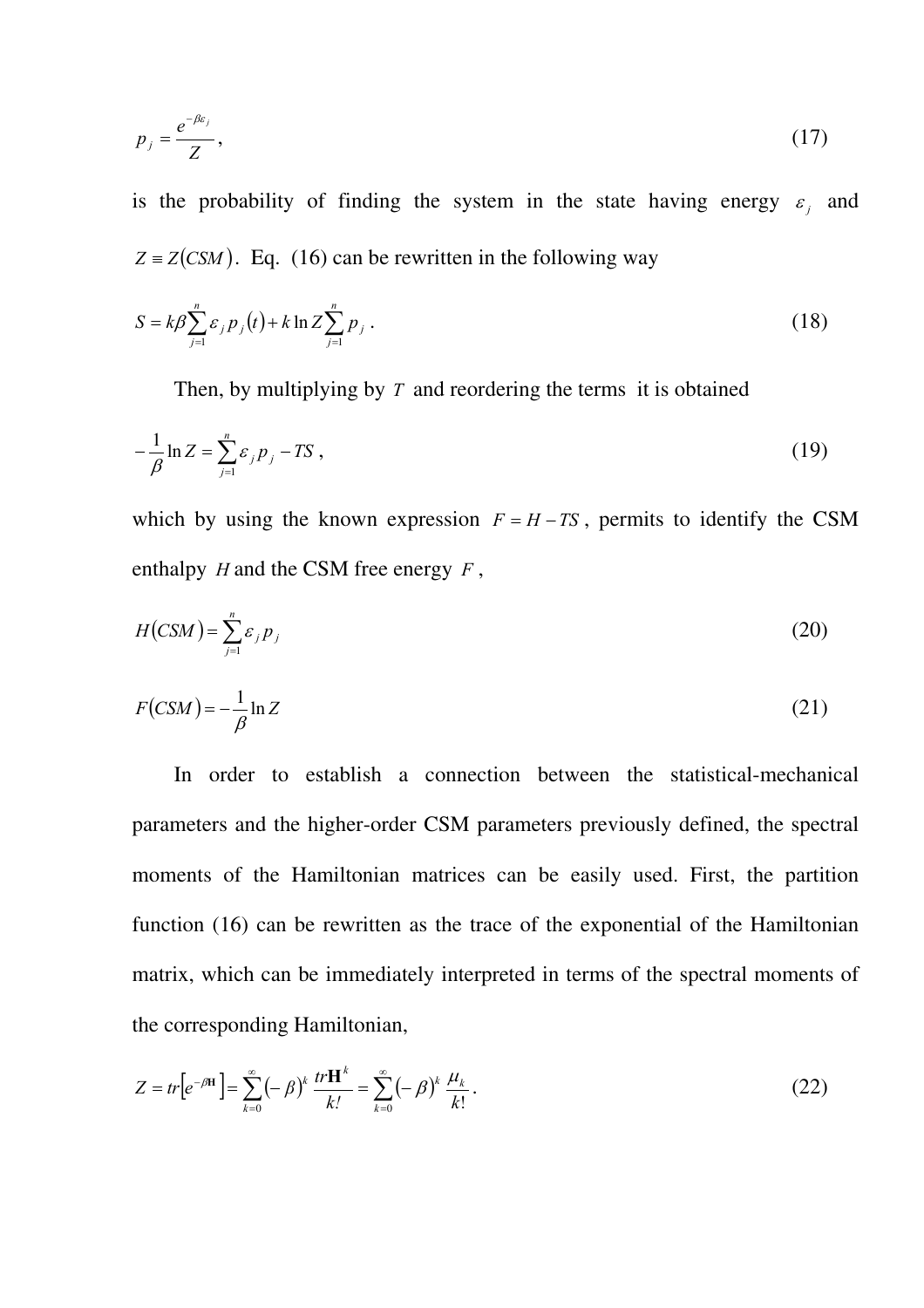Thus, the CSM partition function is a weighted sum of all the higher-order CS measures accounted by the spectral moments of the corresponding CSM Hamiltonian. Because the Hamiltonian here is simply the adjacency matrix of a weighted graph, the partition function is the CSM version of the "subgraph centrality" or the Estrada index of the graph (see [29-33] and references therein).

# **Summary**

The concept of continuous symmetry measure (CSM) of Avnir et al. has been extended within a quantum mechanical background, employing a simple modification of HMO and the attached topological adjacency matrices. This permits to easily compute first and higher order CSM terms, which can be applied in turn to describe the partition of molecular properties as a sum of atomic contributions in structure-property relationships. Finally, CMS energy spectra can be employed to develop statistical mechanics partition functions and hence this permits to compute CMS related thermodynamic functions.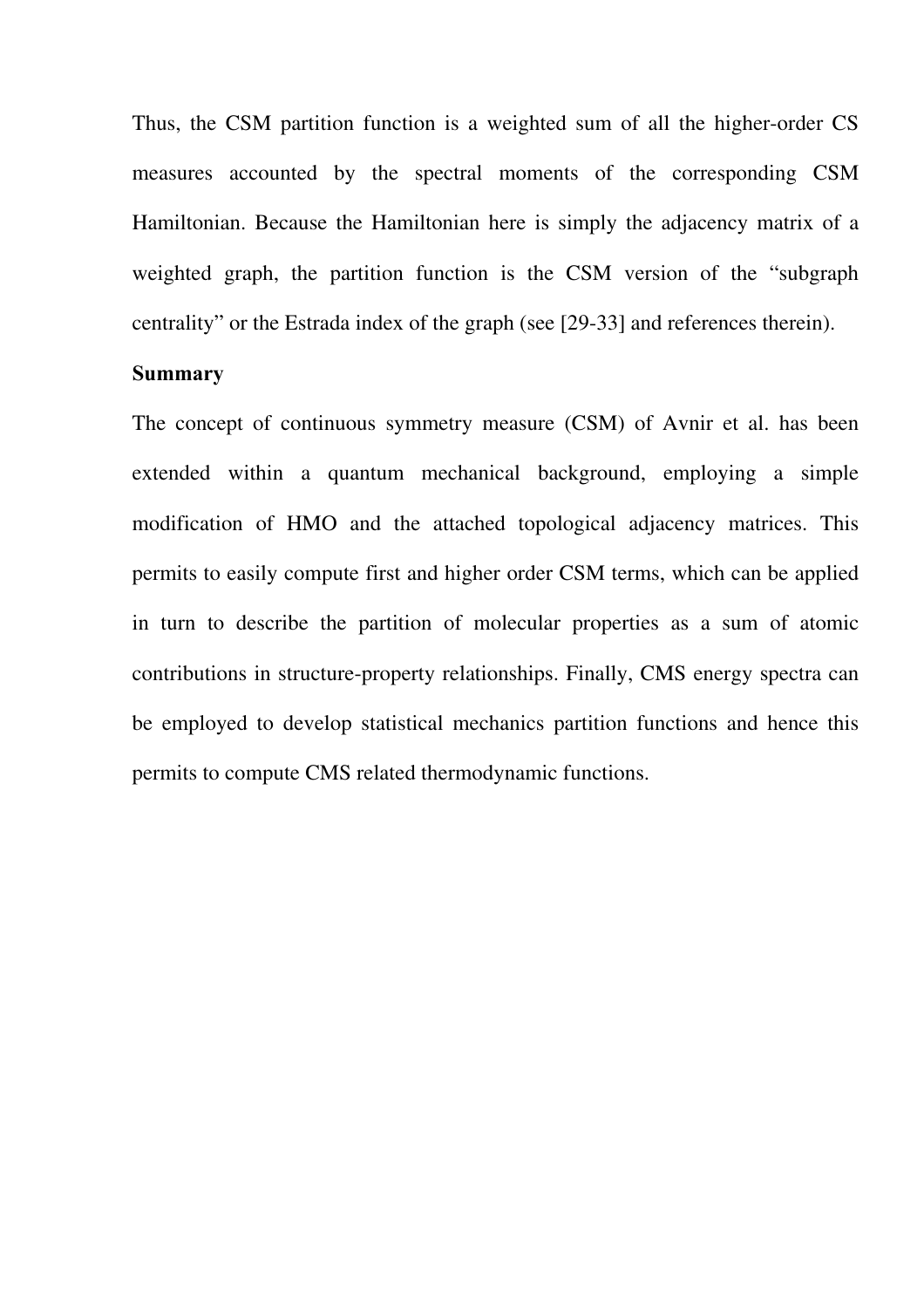## **References**

- [1] H. Zabrodsky, S. Peleg, D. Avnir, J. Am. Chem. Soc. 114 (1992) 7843.
- [2] H. Zabrodsky, S. Peleg, D. Avnir, J. Am. Chem. Soc. 115 (1993) 8278.
- [3] D. Avnir, H. Zabrodsky Hel-Or, P. G. Mezey, in Encyclopedia of Computational Chemistry, P. von-Rague Schleyer, Ed. Wiley, Chichester, 1998, Vol. 4, p. 2890
- [4] D. Avnir, O. Katzenelson, S. Keinan, M. Pinsky, Y. Pinto, Y. Salomon, H. Zabrodsky Hel-Or, in Concepts in Chemistry: A Contemporary Challenge, D. H. Rouvray, Ed., Research Studies Press Ltd., Taunton, 1997, Chap. 9, p. 283.
- <span id="page-12-0"></span>[5] P. Holme, F. Liljeros, C. R. Edling, B. J. Kim, Phys. Rev. E 68 (2003) 056107.
- [6] E. Estrada, J.A. Rodríguez-Velázquez, Phys. Rev. E 72 (2005) 046105.
- [7] T. Doslic, Chem. Phys. Lett., 412 (2005) 336.
- <span id="page-12-1"></span>[8] D.R. Kanis, J.S Wong, T.J. Marks, M.A. Ratner, H. Zabrodsky, S. Keinan, D. Avnir, J. Phys. Chem. 99 (1995) 11061.
- <span id="page-12-2"></span>[9] H. Zabrodsky, D. Avnir, J. Am. Chem. Soc. 117 (1995) 462.
- [10] S. Grimme, Chem. Phys. Lett. 297 (1998) 15.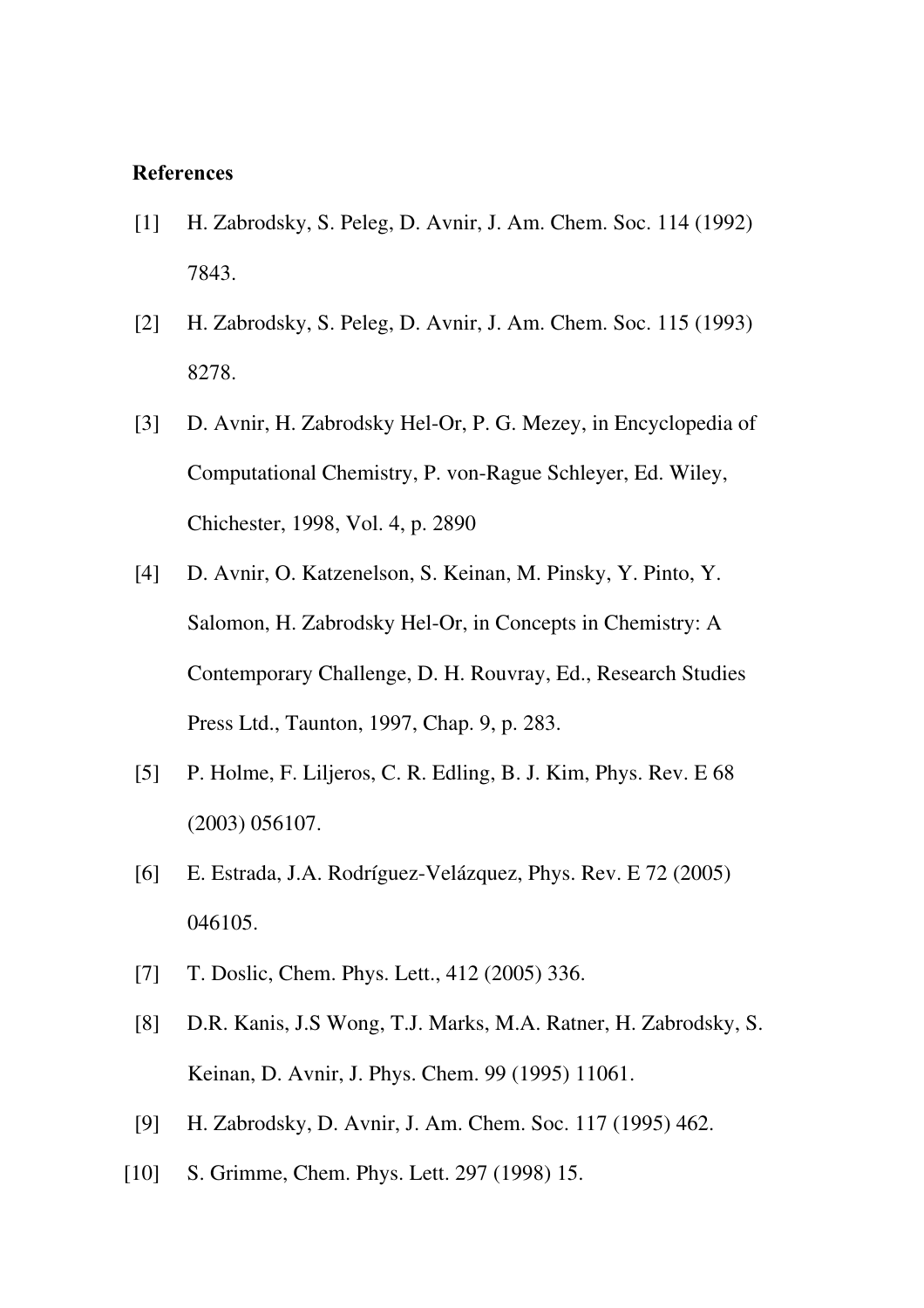- <span id="page-13-0"></span>[11] S. Keinan, M. Pinsky, M. Plato, J. Edelstein, D. Avnir, Chem. Phys. Lett. 298 (1998) 43.
- <span id="page-13-1"></span>[12] J. Cirera, P. Alemany, S. Alvarez, Chem.-Eur. J. 10 (2004) 190.
- [13] K.B. Lipkowitz, M.C. Kozlowski, Synlett 10 (2003) 1547.
- <span id="page-13-2"></span>[14] S. Alvarez, J. Am.Chem. Soc. 125 (2003) 6795.
- <span id="page-13-3"></span>[15] D. Casanova, J. Cirera, M. Llunell, P. Alemany, D. Avnir, S. Alvarez, J. Am. Chem. Soc. 126 (2004) 1755.
- [16] D. Yogev-Einot, D. Avnir, Acta Crystallogr., Sect. B: Struct. Sci. 60. (2004) 163.
- [17] L. Paoloni, M. Giambiagi and M. S. de Giambiagi, Estratto da Atti della Societa di Naturalisti e Matamatici di Modena, Volume speciale per il 1º Convegno Internazionali dei Chimici Teorici di Lingua Latina. Vol C (1969) 90.
- [18] L. Amat, R. Carbó-Dorca, J. Comput. Chem. 18 (1997) 2023.
- [19] L. Amat, R. Carbó-Dorca, J. Comput. Chem. 20(1999) 911.
- [20] L. Amat, R. Carbó-Dorca, J. Chem. Inf. Comput. Chem. Sci. 40 (2000)1188.
- [21] X. Gironés, R. Carbó-Dorca, P.G. Mezey, J. Mol. Graph. Model. 19 (2001) 343.
- [22] L. Amat, R. Carbó-Dorca, Int. J. Quant. Chem. 87 (2002)
- [23] E. Besalú, A. Gallegos, R. Carbó-Dorca, MATCH: Commun. Math. Comput. Chem. 44 (2001) 41.